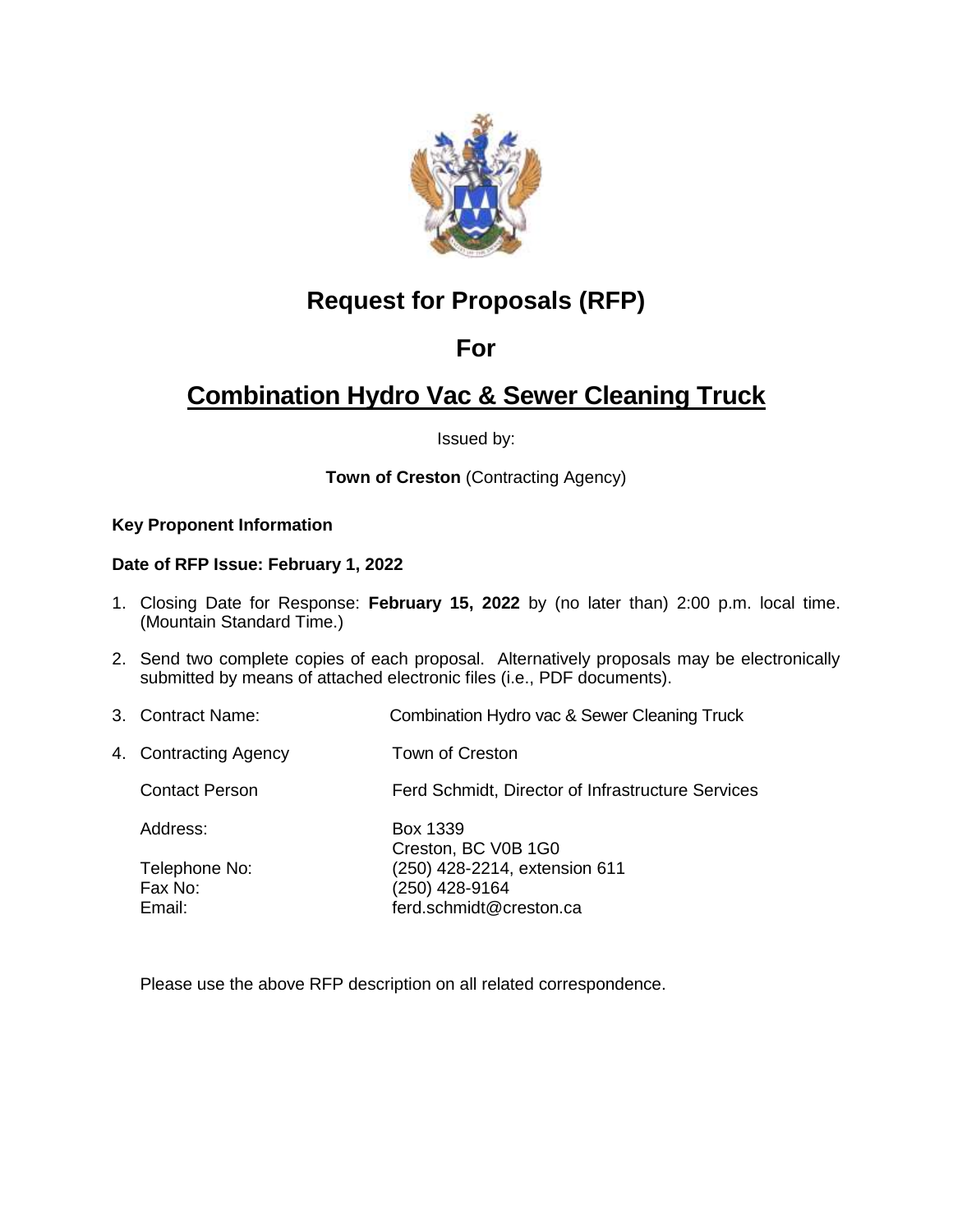# Contents

| $\overline{2}$ |             |  |
|----------------|-------------|--|
|                |             |  |
| 3              |             |  |
|                |             |  |
|                |             |  |
|                |             |  |
| 4              |             |  |
|                |             |  |
|                |             |  |
| 5.             |             |  |
|                |             |  |
|                |             |  |
|                |             |  |
|                |             |  |
|                |             |  |
| 6              | Attachments |  |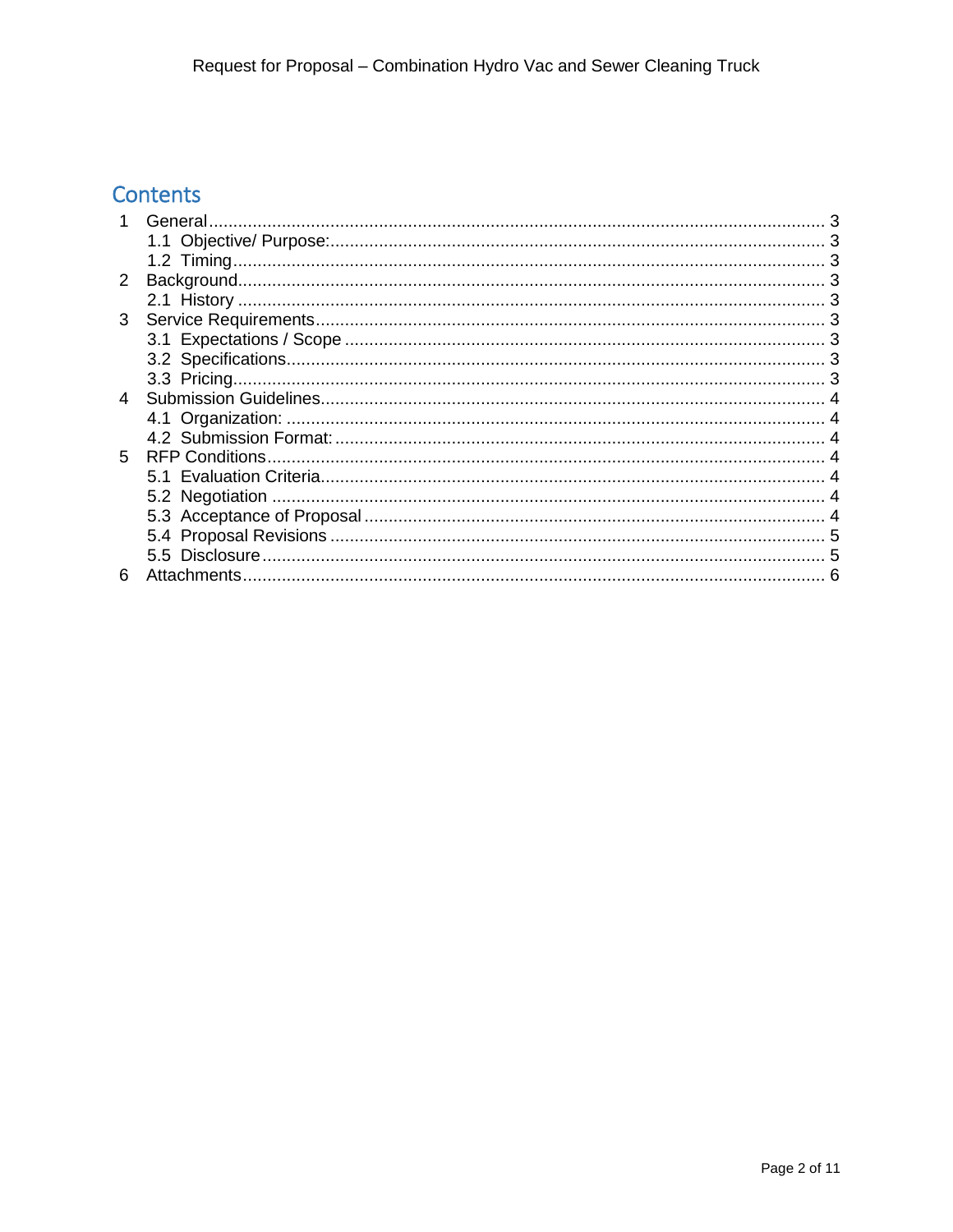## <span id="page-2-0"></span>**1 General**

### <span id="page-2-1"></span>**1.1 Objective/ Purpose:**

The Town of Creston intends to purchase a used combination Hydro Vac & Sewer Cleaning Truck.

#### <span id="page-2-2"></span>**1.2 Timing**

The anticipated time of delivery will be within three (3) months after the successful proponent is notified, or as mutually agreed upon.

#### <span id="page-2-3"></span>**2 Background**

### <span id="page-2-4"></span>**2.1 History**

The Town presently is replacing a 1981 Hydro Power trailer flusher as per their vehicle replacement plan.

#### <span id="page-2-6"></span><span id="page-2-5"></span>**3 Service Requirements**

#### **3.1 Expectations / Scope**

The successful Proponent shall:

- Supply one (1) used combination Hydro Vac & Sewer Cleaning Truck in the year model range 2013 - 2021;
- Meet the required Town technical specifications; and,
- Ensure the Hydro Vac & Sewer Cleaning Truck meets all requirements of the Ministry of Transportation and Infrastructure's Commercial Vehicle Safety and Enforcement (CVSE) branch for operation in British Columbia.

Proponents should submit proposals that address the above requirement. Proposals, not closely reflecting these requirements will not be considered.

The above specifications are the minimum requirements the Town will accept. However, the Town encourages proponents to offer alternative technology options.

#### <span id="page-2-7"></span>**3.2 Specifications**

Please see attached specification sheets.

#### <span id="page-2-8"></span>**3.3 Pricing**

As per Bid Form.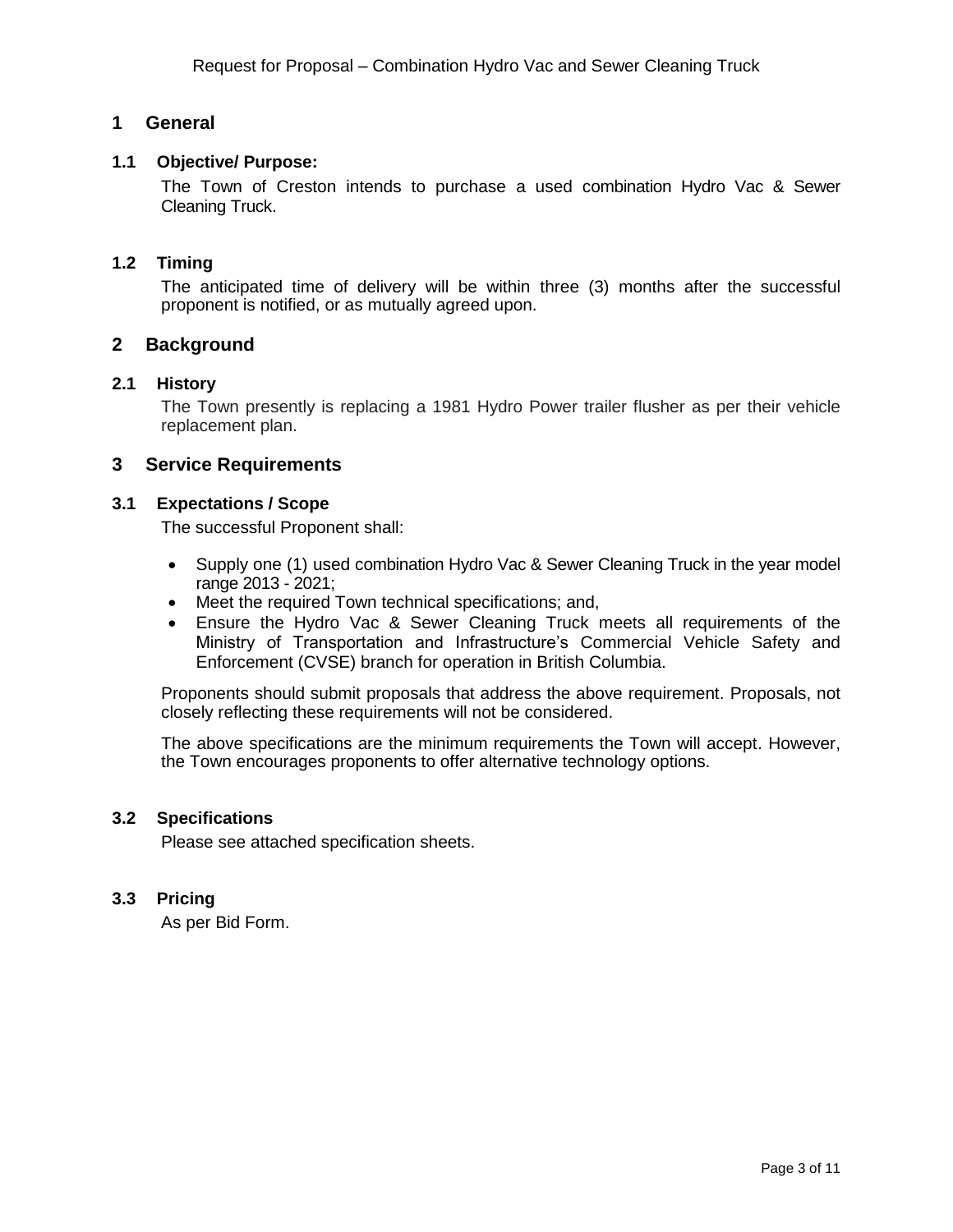### <span id="page-3-0"></span>**4 Submission Guidelines**

#### **4.1 Organization:**

<span id="page-3-1"></span>Proponent to supply list of completed sales to local government institutions. This information is relevant to the evaluation of your firm's ability to successfully undertake the proposed contract and meet all of the RFP objectives.

#### <span id="page-3-2"></span>**4.2 Submission Format:**

Proponents should submit their proposed response in the following preferred format:

#### **Complete and return the Specification and Bid Form as attached. May be submitted electronically.**

**Appendices:** Attach other information as required by the RFP or alternative proposals or other useful information.

**Certification:** Proposals could include the following signed Certification (or similar version):

"The statements made in this proposal are correct and truthful representations. If selected, I/we shall negotiate in good faith with the Contracting Agency."

#### <span id="page-3-4"></span><span id="page-3-3"></span>**5 RFP Conditions**

#### **5.1 Evaluation Criteria**

Evaluation criteria used to evaluate proposals fall into the following categories and subcategories:

#### **Proposal**

- Ability to meet specifications as requested, and,
- Delivery schedule/availability

#### **Proposal Cost**

• Pricing as per Bid Form.

#### <span id="page-3-5"></span>**5.2 Negotiation**

Negotiation sessions may be held to work out contract details and other expectations of the parties applicable to the services required, based on the RFP and the proposal(s) submitted.

#### <span id="page-3-6"></span>**5.3 Acceptance of Proposal**

The highest rated, lowest priced or any proposal will not necessarily be accepted.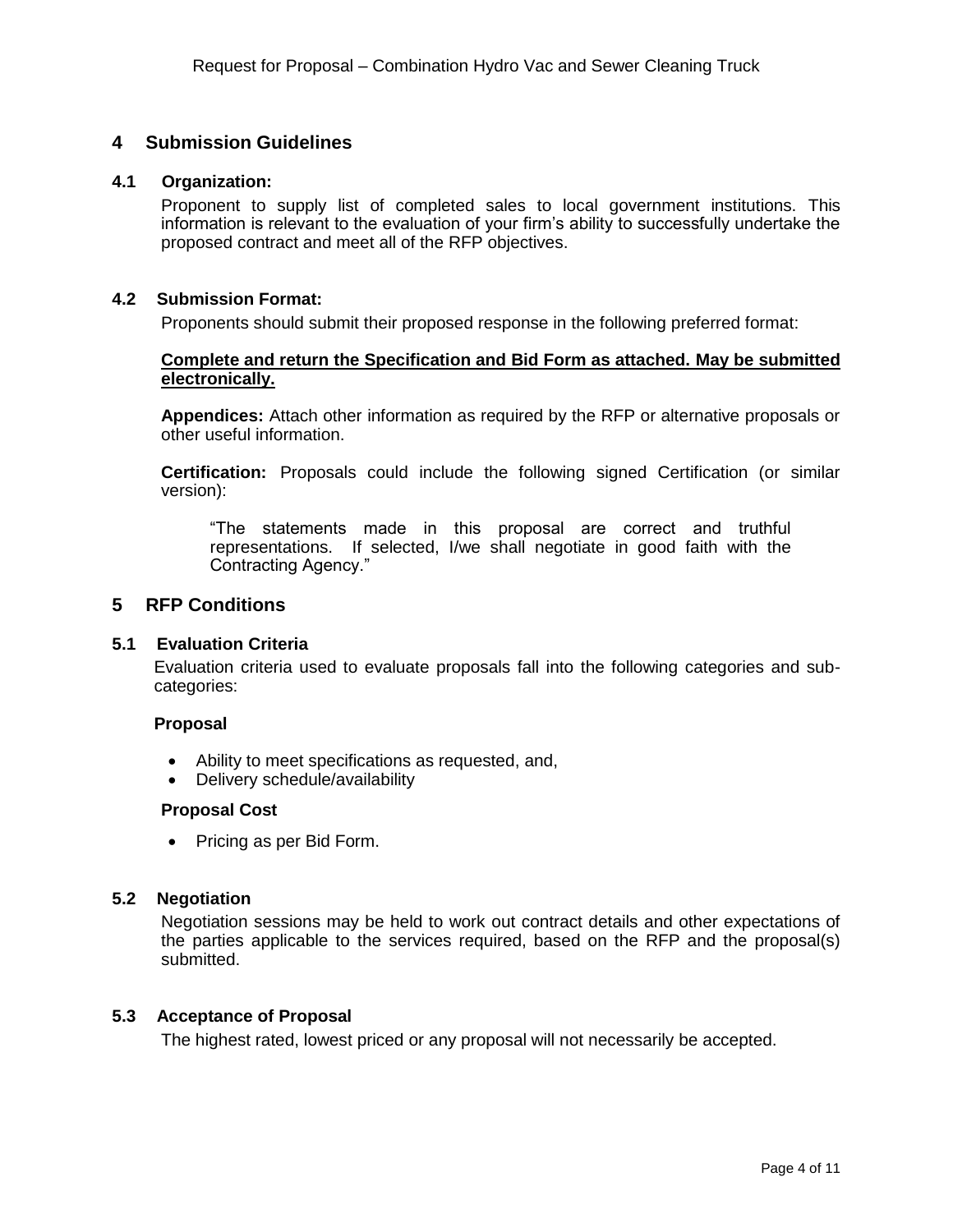#### <span id="page-4-0"></span>**5.4 Proposal Revisions**

Proposal revisions must be received prior to the RFP submission/closing date and time.

#### <span id="page-4-1"></span>**5.5 Disclosure**

All documents submitted by proponents shall become the property of the Contracting Agency. Proposal information is proprietary and as such shall be treated as confidential. Information pertaining to the Contracting Agency obtained by the proponent as a result of participation in this project is confidential and must not be disclosed without written authorization from the Contracting Agency.

#### **No Claim for Compensation**

Except as expressly and specifically permitted in these instructions to Proponents, no Proponent shall have any claim for any compensation of any kind whatsoever, as a result of participating in the RFP. By submitting a proposal, each Proponent shall be deemed to have agreed that it has no claim against the Town.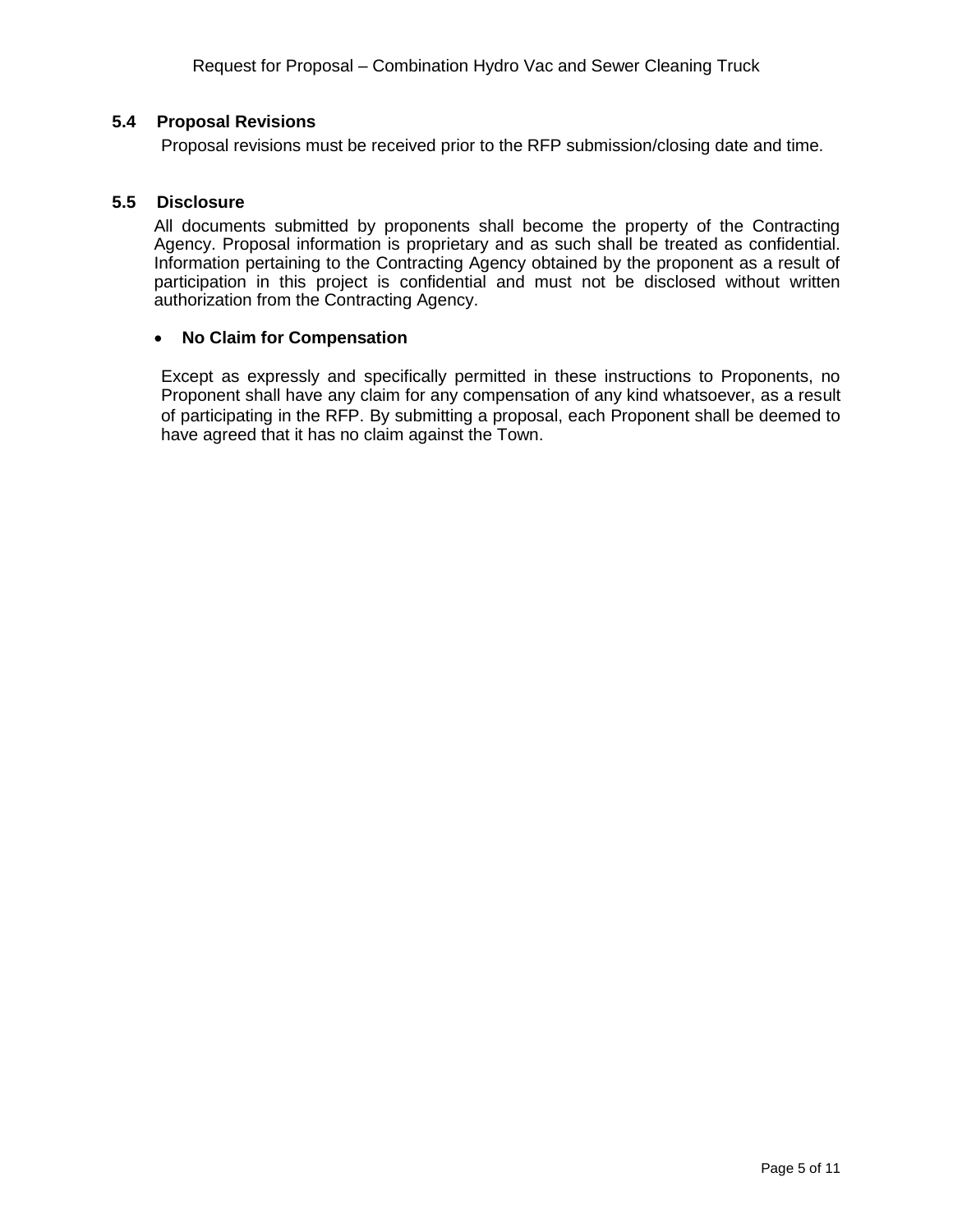### <span id="page-5-0"></span>**6 Attachments**

- Sample evaluation spreadsheet.
- Specification form
- Bid Form

### Request for Proposal Combination Hydro Vac & Sewer Cleaning Truck Sample Evaluation Criteria Worksheet

## Proponent:

Evaluator:

Date:

| <b>WEIGHTED CRITERIA</b>                            | <b>WEIGHTING</b><br>(A)<br>$\%$ | <b>ASSESSMENT</b><br><b>RATING</b><br>$1 - 5$<br>(B) | <b>SCORE</b><br>$= (A) X (B)$ |
|-----------------------------------------------------|---------------------------------|------------------------------------------------------|-------------------------------|
| <b>RFP Price Offer</b>                              | 50                              |                                                      |                               |
| Operational requirements                            | 10                              |                                                      |                               |
| <b>Mechanical Assessment</b>                        | 10                              |                                                      |                               |
| Warranty, Service & Parts Backup                    | 10                              |                                                      |                               |
| <b>Environmental Factors and Fuel</b><br>Efficiency | 10                              |                                                      |                               |
| <b>User Testimonials</b>                            | 10                              |                                                      |                               |
| <b>TOTAL SCORE</b>                                  |                                 |                                                      |                               |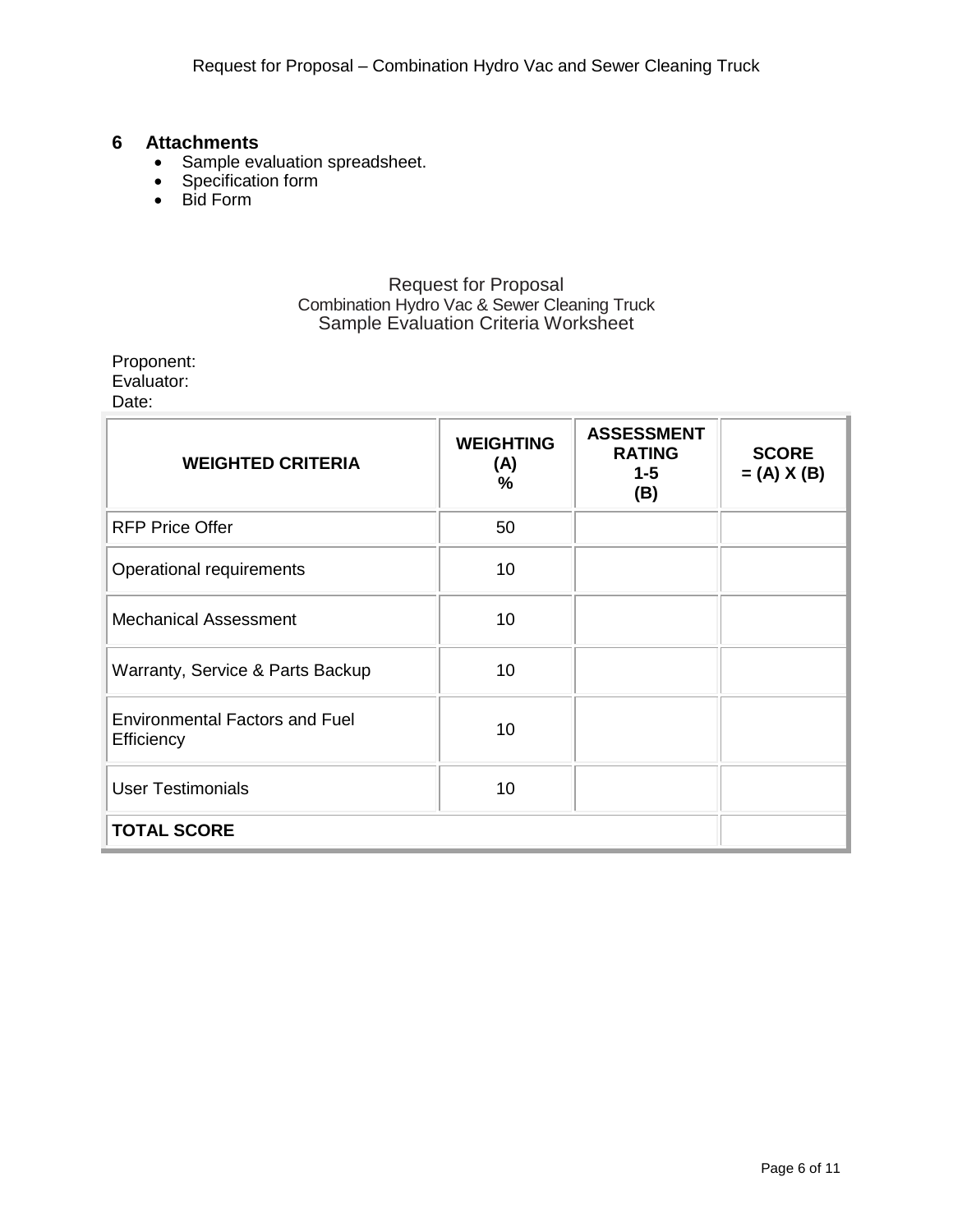| <b>SPECIFICATIONS:</b>                                                                                                                                            | <b>YES</b> | <b>NO</b> |                                                                                                |
|-------------------------------------------------------------------------------------------------------------------------------------------------------------------|------------|-----------|------------------------------------------------------------------------------------------------|
| <b>ONE (1) Combination Hydro Vac &amp;</b><br><b>Sewer Cleaning Truck</b>                                                                                         |            |           | <b>SPECIFICATIONS OF TRUCK MODEL</b><br><b>PROPOSED</b>                                        |
| NOTE:<br>Proponents are directed to list complete<br>manufacturer's details of model proposed<br>in the right-hand column opposite to the<br>listed requirements. |            |           | Model: _________________________________                                                       |
| <b>Truck Chassis</b>                                                                                                                                              |            |           |                                                                                                |
| <b>General Specifications</b>                                                                                                                                     |            |           | Overall length: _______________________<br>G.V.W.R.: __________________________________ Kg/lbs |
| <b>Motor</b>                                                                                                                                                      |            |           |                                                                                                |
| Description of engine                                                                                                                                             |            |           | Fuel type: ______________________________<br>Engine hours: ________________________            |
| <b>Frame</b>                                                                                                                                                      |            |           |                                                                                                |
| Chassis must be dimensionally and<br>structurally suitable for tandem axle<br>operation.                                                                          |            |           |                                                                                                |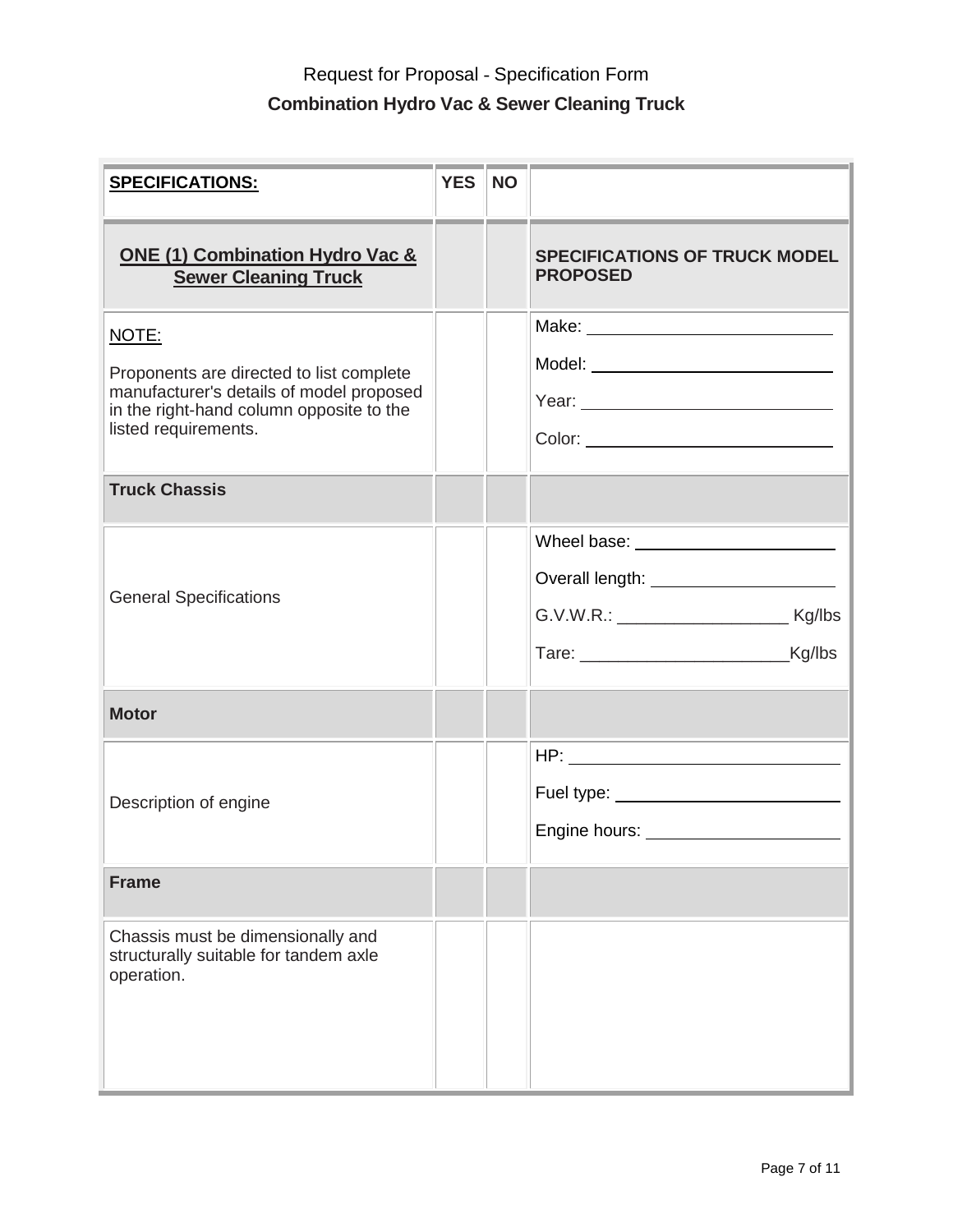|                                                                       | <b>YES</b> | <b>NO</b> |                                             |
|-----------------------------------------------------------------------|------------|-----------|---------------------------------------------|
| <b>Lighting</b>                                                       |            |           |                                             |
| Preferred: LED                                                        |            |           | WCB approved Strobe lighting:               |
| <b>Transmission</b>                                                   |            |           |                                             |
| Automatic preferred                                                   |            |           | State brand: University of the State brand: |
| External Spin on filter is preferred                                  |            |           |                                             |
| <b>Cab and Operator Equipment /</b><br><b>Instrumentation</b>         |            |           |                                             |
| Shall be equipped with factory air-<br>conditioning                   |            |           |                                             |
| Intermittent wipers and windshield washer<br>system                   |            |           |                                             |
| Each seat shall have W.C.B. and MOT<br>compliant 3-point seat belts   |            |           |                                             |
| Integral power steering                                               |            |           |                                             |
| All gauges and switches will have<br>backlighting for safety purposes |            |           |                                             |
| Vehicle camera system                                                 |            |           | Front: __________________________           |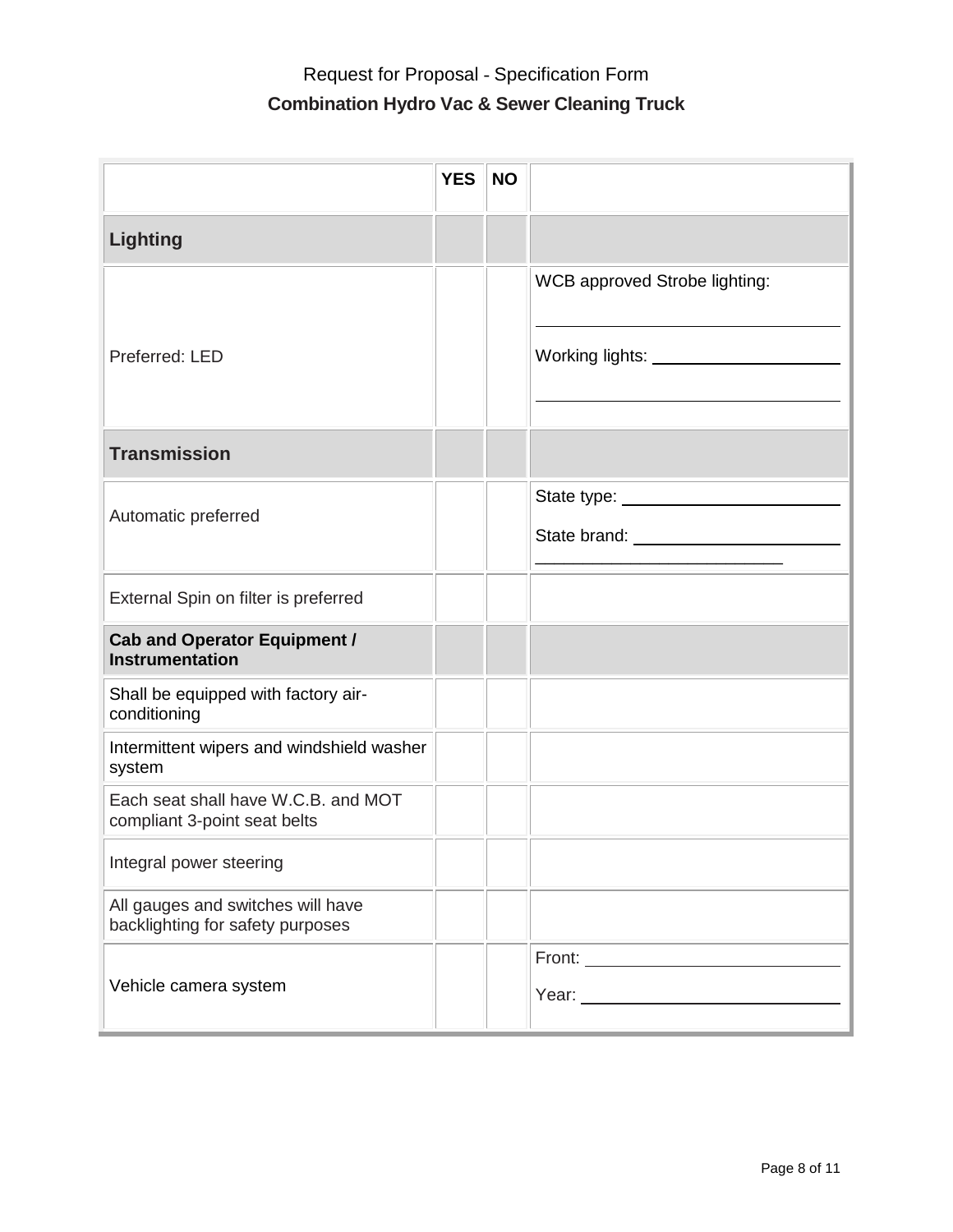|                                                                                                                                                                   | <b>YES</b> | <b>NO</b> |                                                                                   |
|-------------------------------------------------------------------------------------------------------------------------------------------------------------------|------------|-----------|-----------------------------------------------------------------------------------|
| <b>Vacuum/Sewer Cleaning</b><br><b>Information</b>                                                                                                                |            |           | <b>SPECIFICATIONS OF</b><br><b>VACUUM/SEWER CLEANING MODEL</b><br><b>PROPOSED</b> |
| NOTE:<br>Proponents are directed to list complete<br>manufacturer's details of model proposed<br>in the right-hand column opposite to the<br>listed requirements. |            |           | Model: _______________________________                                            |
| Auxiliary motor                                                                                                                                                   |            |           |                                                                                   |
| Debris Body                                                                                                                                                       |            |           | State Capacity: _____________________<br>Washout Capability: ________________     |
| Vacuum Type:<br>Centrifugal Fan or Positive Displacement                                                                                                          |            |           |                                                                                   |
| Water Tank/s                                                                                                                                                      |            |           | State Capacity: _____________________                                             |
| <b>Cold Weather Recirculation</b>                                                                                                                                 |            |           |                                                                                   |
| <b>Water Boiler</b>                                                                                                                                               |            |           | State BTU's: <u>________________________</u>                                      |
| <b>Sewer Flusher</b>                                                                                                                                              |            |           | Digital footage counter: ______________<br>Camera attachment capability: _______  |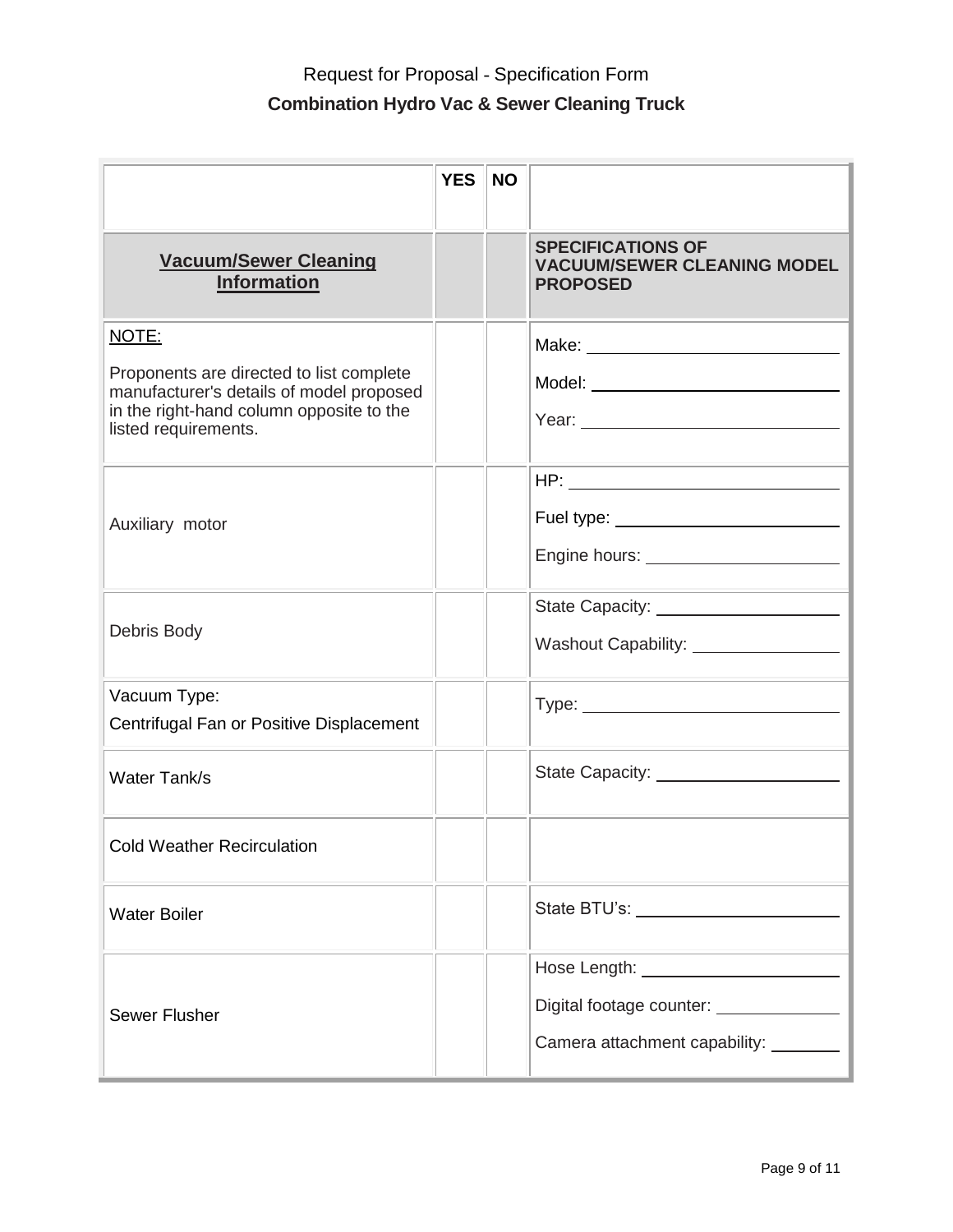|                                                                                                                                                                                | <b>YES</b> | <b>NO</b> |                                                                                                                |
|--------------------------------------------------------------------------------------------------------------------------------------------------------------------------------|------------|-----------|----------------------------------------------------------------------------------------------------------------|
| <b>Folding Pipe Racks</b>                                                                                                                                                      |            |           |                                                                                                                |
| <b>Belly Pack Wireless Controls</b>                                                                                                                                            |            |           |                                                                                                                |
| Telescopic Boom                                                                                                                                                                |            |           |                                                                                                                |
| <b>Hydro Excavation Kit</b>                                                                                                                                                    |            |           | Retractable Reel: Network and Contract and Contract and Contract and Contract and Contract and Contract and Co |
| <b>MISCELLANEOUS:</b>                                                                                                                                                          | <b>YES</b> | <b>NO</b> | <b>DESCRIPTION</b>                                                                                             |
| 1. Flushing Hose Nozzles<br>2. Tool Boxes<br>3. Suction Pipes                                                                                                                  |            |           |                                                                                                                |
| Completed units to be fully functional and<br>ready for work upon delivery to the Town<br>of Creston Public Works yard, including<br>installation of all specified components. |            |           |                                                                                                                |